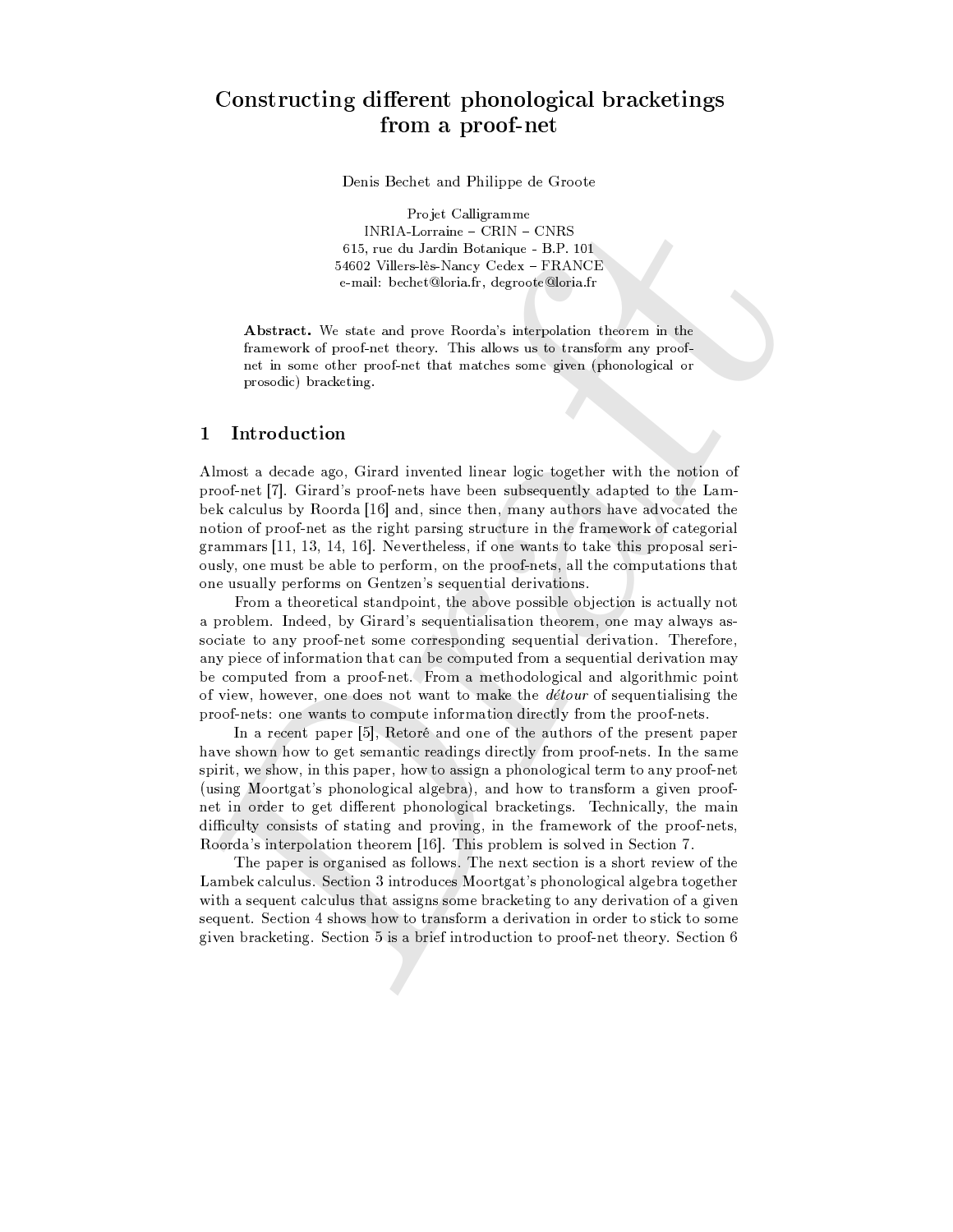explains how to read the phonological bracketing associated to a proof directly from the corresponding proof-net. Finally, in Section 7, we state and prove our main technical result, i.e., Roorda's interpolation theorem in the framework of proof-net theory.

#### $\overline{2}$ The Lambek calculus

The Lambek calculus, introduced as a logical basis for categorial grammars almost four decades ago [9], may be defined as the non-commutative intuition istic multiplicative fragment of linear logic.<sup>1</sup>

The formulas (or types) of the Lambek calculus are built from an alphabet of atomic formulas  $(A)$  according to the following grammar:

 $\mathcal{F} \ ::= \ \mathcal{A} \ | \ \mathcal{F} \bullet \mathcal{F} \ | \ \mathcal{F} \setminus \mathcal{F} \ | \ \mathcal{F}/\mathcal{F}$ 

where formulas of the form  $A \bullet B$  correspond to conjunctions (or products), formulas of the form  $A \setminus B$  correspond to direct implications (i.e., A implies B), and formulas of the form  $A/B$  to retro-implications (i.e., A is implied by B).

The deduction relation of the calculus is defined by means of the following system:

### **Identity rules**

$$
A \mathrel{\mathop{\longleftarrow}} A \quad \text{(ident)} \qquad \frac{\Gamma \mathrel{\mathop{\longleftarrow}} A \quad \Delta_1, A, \Delta_2 \mathrel{\mathop{\longleftarrow}} B}{\Delta_1, \Gamma, \Delta_2 \mathrel{\mathop{\longleftarrow}} B} \quad \text{(cut)}
$$

Logical rules

$$
\frac{\Gamma, A, B, \Delta \vdash C}{\Gamma, A \bullet B, \Delta \vdash C} \quad (\bullet \text{ left}) \qquad \frac{\Gamma \vdash A \quad \Delta \vdash B}{\Gamma, \Delta \vdash A \bullet B} \quad (\bullet \text{ right})
$$

$$
\frac{\Gamma \vdash A \quad \Delta_1, B, \Delta_2 \vdash C}{\Delta_1, \Gamma, A \setminus B, \Delta_2 \vdash C} \quad (\text{left}) \qquad \frac{A, \Gamma \vdash B}{\Gamma \vdash A \setminus B} \quad (\text{right})
$$

$$
\frac{\Gamma - A \Delta_1, B, \Delta_2 - C}{\Delta_1, B/A, \Gamma, \Delta_2 - C}
$$
 (*/* left) 
$$
\frac{\Gamma, A - B}{\Gamma - B/A}
$$
 (*/* right)

Where Greek uppercases range over sequences of formulas.

It is to be noted that the above system does not include any structural rule. In particular, the absence of exchange rule is responsible of the noncommutativity of the connectives. This, in turn, explains the presence of two different implications.

 $1$  This is not entirely true because empty sequences of hypotheses are not allowed in the sequents of the original Lambek calculus. We do not insist on this restriction since the results presented in this paper hold in both system (i.e., the Lambek calculus with or without the empty sequence).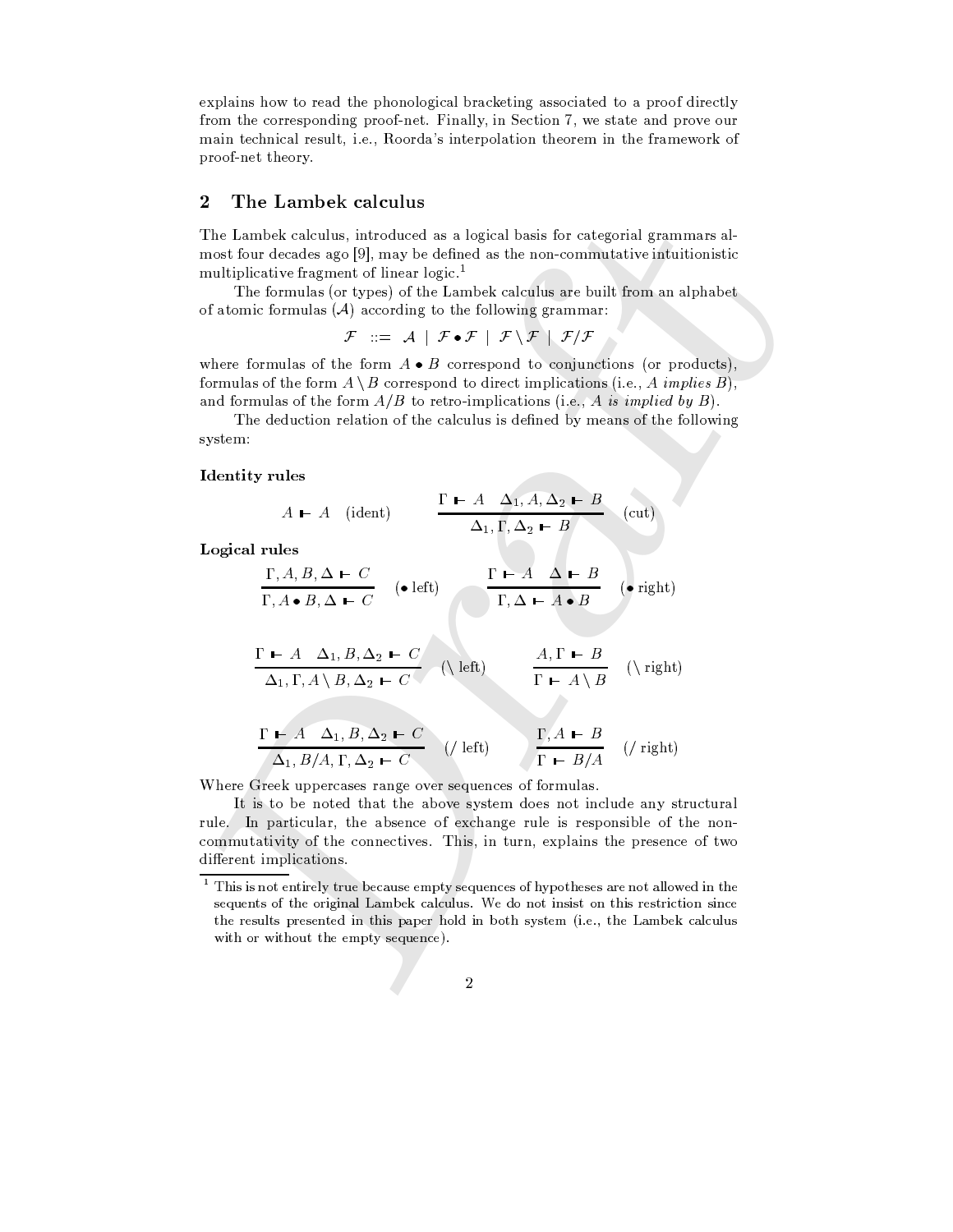#### $\overline{3}$ Moortgat's phonological algebra

Following Moortgat [12], one defines the phonological algebra associated to a set of tokens V as the structure freely generated from V by a binary operation "+". and one adds to this structure an identity element  $\varepsilon$  such that for any  $a \in \mathcal{V}$ ,  $(a + \varepsilon) = a$  and  $(\varepsilon + a) = a$ . Notice that, apart from these identity laws, the phonological algebra does not obey any law. In particular, "+" is not associative.

The purpose of the phonological algebra is to associate with any Gentzen derivation a phonological term that would reflect some prosodic phrasing [10, 12]. This may be achieved by decorating sequents with phonological terms:

$$
a: A \rightharpoonup a: A \quad (\text{Id}) \qquad \frac{\Gamma \rightharpoonup t: A \quad \Delta, a: A, \Theta \rightharpoonup u: B}{\Delta, \Gamma, \Theta \rightharpoonup u[a:=t]: B} \quad (\text{Cut})
$$

$$
\frac{\Gamma \vdash t : A \qquad \Delta, b : B, \Theta \vdash u : C}{\Delta, \Gamma, a : A \setminus B, \Theta \vdash u[b := (t + a)] : C} \qquad (\setminus L) \qquad \frac{a : A, \Gamma \vdash t : B}{\Gamma \vdash t[a := \varepsilon] : A \setminus B} \qquad (\setminus R)
$$

$$
\frac{\Gamma \vdash t : A \qquad \Delta, b : B, \Theta \vdash u : C}{\Delta, a : B/A, \Gamma, \Theta \vdash u[b := (a + t)] : C} \qquad (/L) \qquad \frac{\Gamma, a : A \vdash t : B}{\Gamma \vdash t[a := \varepsilon] : B/A} \qquad (/R)
$$

where  $a$  and  $b$  range over tokens;  $t$  and  $u$  range over the terms of the phonological algebra;  $t[a:=u]$  denotes the term obtained by substituting u for a, in t; in Rules (\R) and (/R), the token a is fresh.

#### Rebracketing by interpolation  $\boldsymbol{4}$

Because of Rule (Cut), the phonological bracketing associated to a given derivation is not invariant under cut-elimination. This is due to the following fact: the Lambek calculus is associative whereas the phonological algebra is not. This apparent mismatch is actually not a drawback but entails the property of *structural completeness* [2], which may be used, for instance, to settle conflicts between intonational and syntactic phrasing.

**Example 4.1** Syntactic phrasing: (pierre  $+$  (écoute  $+$  (marie  $+$  chanter))) (2)

|               |                         | $p:SN \rightarrow p:SN$                                                                | $z:P \longmapsto z:P$ |
|---------------|-------------------------|----------------------------------------------------------------------------------------|-----------------------|
|               | $x:SV \rightarrow x:SV$ | $p:SN, y:SN\$ $P - (p+y):P$                                                            |                       |
| $m:SN - m:SN$ |                         | $p:SN, e: (SN \ P)/SV, x:SV = (p+(e+x)):P$                                             |                       |
|               |                         | $p:SN$ , e: $(SN\backslash P)/SV$ , m: $SN$ , c: $SN\backslash SV$ – $(p+(e+(m+c)))$ : |                       |

Intonational phrasing:  $((\text{pierre} + \text{éoute}) + (\text{marie} + \text{chanter}))$  $(3)$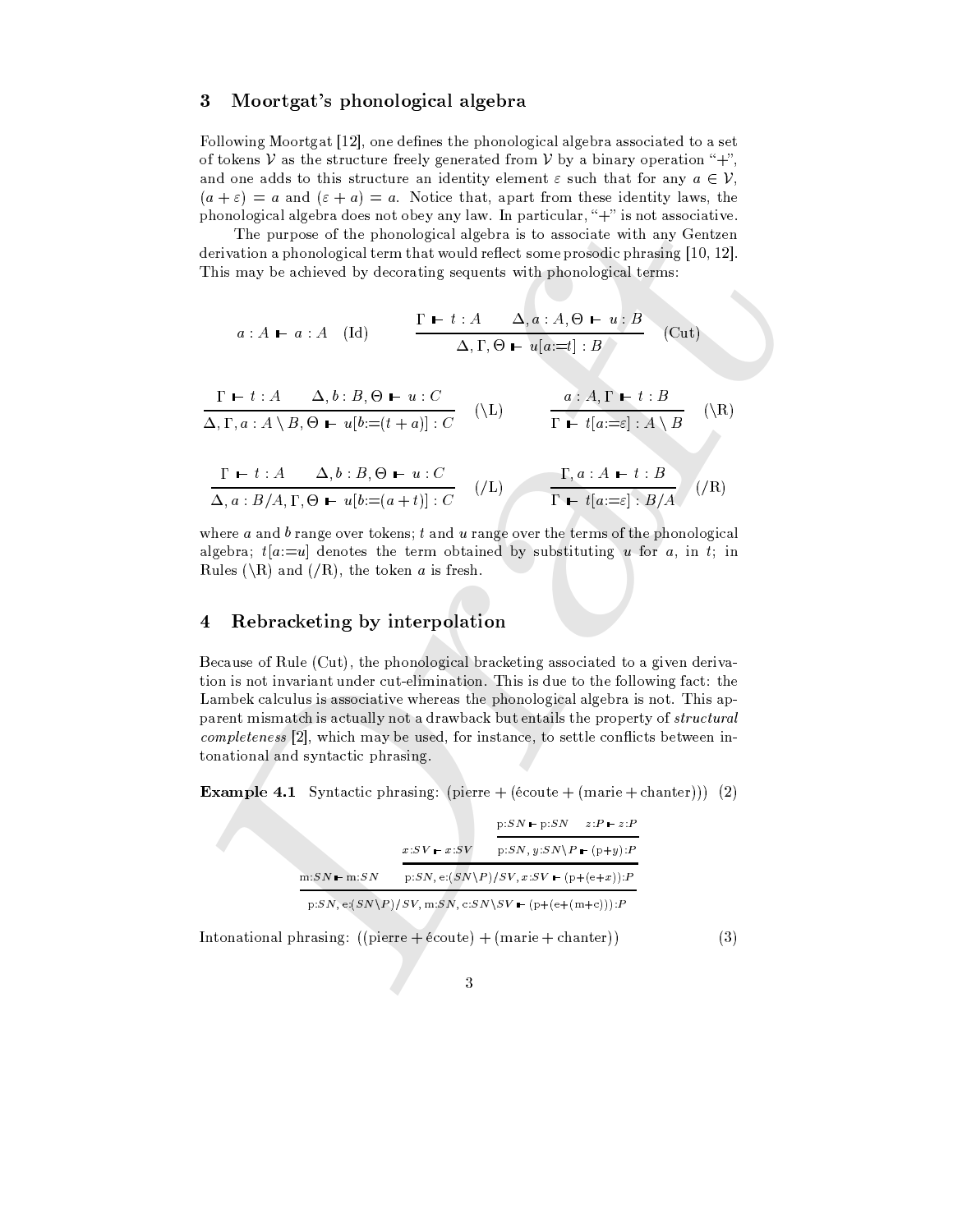|                                     | $p:SV = p:SV = w:P = w:P$                  |                                               |                                                       |                           |       |  |
|-------------------------------------|--------------------------------------------|-----------------------------------------------|-------------------------------------------------------|---------------------------|-------|--|
|                                     | $y:SV = y:SV = p:SN, z:SN \ P = (p+z):P$   |                                               |                                                       | $y:SV = y:SV = z:P = z:P$ |       |  |
|                                     | $p:SN, e:(SN\ P)/SV, y:SV$ – $(p+(e+y)):P$ |                                               | $m:SN = m:SN = x:P/SV, y:SV = (x+y):P$                |                           |       |  |
| $p:SN, e:(SN\ P)/SV$ – $(p+e):P/SV$ |                                            | $x: P/SV, m:SN, c: SN \ SV - (x + (m+c)) : P$ |                                                       |                           | (cut) |  |
|                                     |                                            |                                               | $p:SN, e:(SN\P)/SV, m:SN, c:SN\P/V - ((p+e)+(m+c)):P$ |                           |       |  |

The difficulty in finding a derivation that corresponds to a given prosodic phrasing such as (3) consists in guessing the needed *cut formulas—* $P/SV$ , in our simple example—[10]. When working in the Lambek calculus with product, the problem of guessing the cut formulas may be circumvented by using Roorda's interpolation theorem [16]. This lemma, however, is stated in the framework of the sequent calculus. Therefore, if one wants to stick to the formalism of proof-nets, one has to answer the two following questions:

- how to assign phonological terms to proof-nets;
- how to compute interpolants from proof-nets.

Sections 6 and 7 are devoted to these two questions while the next section is a crash review of proof-net theory.

#### $\overline{5}$ **Proof-nets for the Lambek calculus**

Proof-nets, which has been introduced by Girard [7] as an appropriate way of representing proofs in linear logic, are defined as a special class of graph whose nodes are decorated with formulas.

In this section, we review the usual notion of multiplicative proof-net  $(i.e.,$ the notion of proof-net that fits classical multiplicative linear logic). Then we explain briefly how this notion may be adapted to the Lambek calculus (i.e., how to take *intuitionism* and *non-commutativity* into account). The reader who would like to know more details on the subject is reported to [15, 16].

We first introduce the formulas of multiplicative linear logic. They obey the following grammar:

$$
\mathcal{F} \quad ::= \quad \mathcal{A}^+ \quad | \quad \mathcal{A}^- \quad | \quad \mathcal{F} \otimes \mathcal{F} \quad | \quad \mathcal{F} \otimes \mathcal{F}
$$

Where the connectives " $\otimes$ " and " $\mathfrak{F}$ " are respectively called *tensor* and *par*.

Then, we consider the following links that are respectively called axiom,  $\otimes$ -link,  $\mathcal{R}$ -link, and cut: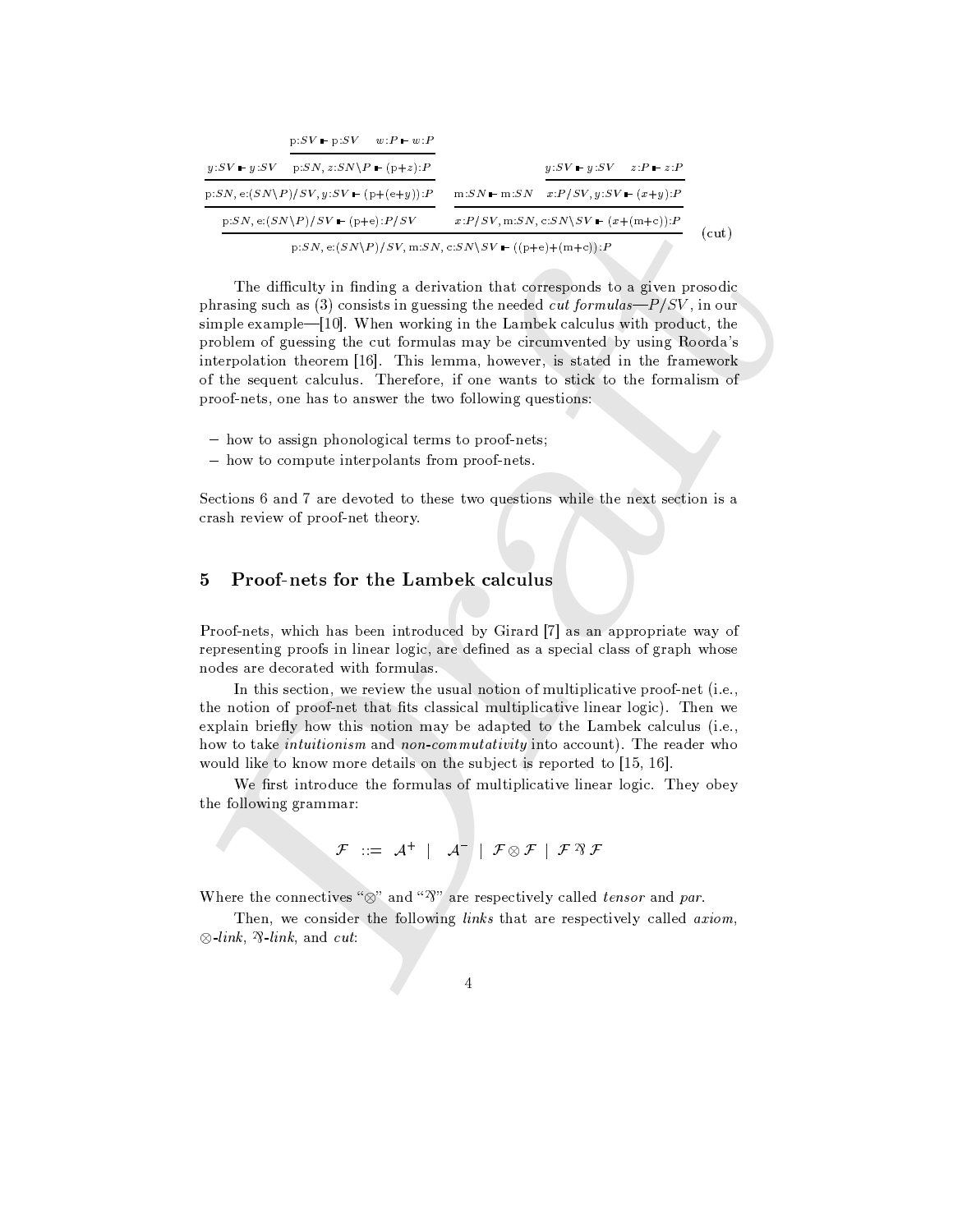

where

- the formulas  $A^-$  and  $A^+$  are defined to be the conclusions of the *axiom*;
- the formula  $A \otimes B$  is defined to be the conclusion of the  $\otimes$ -link while the formulas  $A$  and  $B$  are defined to be its left and right premises;
- the formula A  $\mathcal{R}$  B is defined to be the conclusion of the  $\mathcal{R}$ -link while the formulas  $A$  and  $B$  are defined to be its left and right premises;
- the formulas  $A^+$  and  $A^-$  are defined to be the premises of the *cut*;
- when A is not an atomic formula, the formula  $A^+$  is simply defined to be A itself while the formula  $A^-$  is defines according to the following inductive clauses:

$$
(A \otimes B)^{-} = A^{-} \mathfrak{B} B^{-}
$$

$$
(A \mathfrak{B} B)^{-} = A^{-} \otimes B^{-}
$$

Remark that we distinguish between the left and the right premise only for the  $\otimes$ -link and the  $\mathcal{D}$ -link. There is no notion of left and right premise for a cut. Similarly, There is no notion of left and right conclusion for an axiom.

The notion of link allows the notion of *proof-structure* to be defined.

A proof-structure is a set of (occurrences of) formulas connected by links, such that every (occurrence of a) formula is a conclusion of exactly one link and is a premise of at most one link. The (occurrences of) formulas that are not the premise of any link are called the conclusions of the proof-structure.

Given a proof-structure, the graph obtained by removing all the axioms is called a *proof-frame*. In fact such a proof-frame is nothing but a forest of syntactic trees of formulas.

Proofs in linear logic will be represented by proof-structures. It is not the case, however, that every proof-structure corresponds to some actual proof in the sequent calculus. In fact, the proof-structures that correspond to actual proofs are defined to be the proof-nets. Now, the keystone of proof-net theory is that these proof-nets may be globally characterised by giving some correctness criterion that allows them to be discriminated from the other proof-structures (therefore the notion of proof-net may be defined without making any explicite reference to the sequent calculus). In order to introduce such a correctness criterion, which is due to Danos and Regnier  $[4]$ , we must define the notion of switching.

A switching of a proof-structure is a selection for every  $\mathcal{P}$ -link between the *left* or the *right* position. The graph underlying such a switching is obtained by replacing each  $\mathcal{B}$ -link by a single edge as follows:

 $\overline{5}$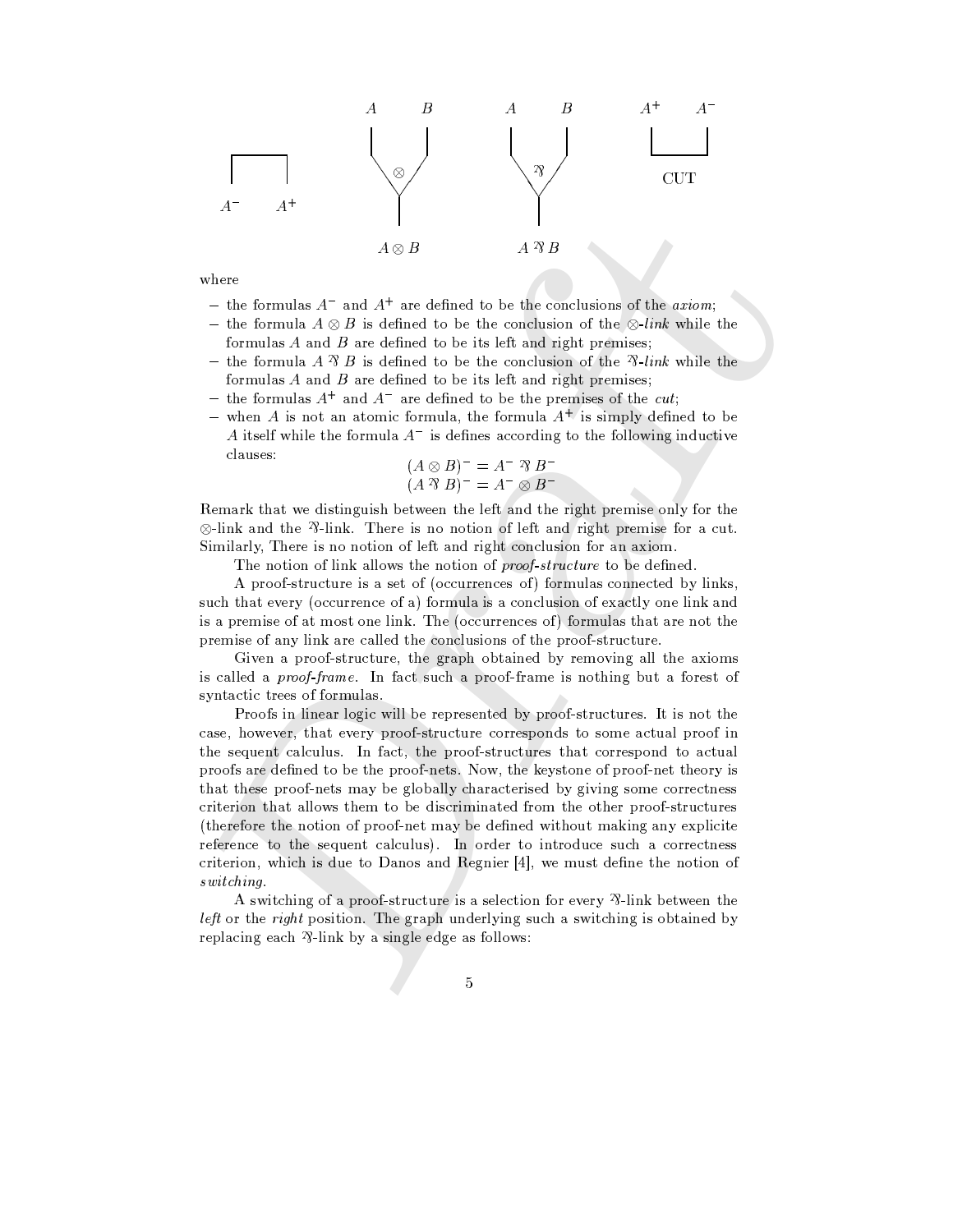

We are now in the position of defining formally the notion of multiplicative proof-net: a proof-structure is a proof-net if and only if for every possible switching the underlying graph is connected and acyclic.

As we said, we must take intuitionism and non-commutativity into account in order to accommodate the above notion of proof-net to the Lambek calculus. To this end, the following positive and negative translations are introduced:

1.  $(A)^{+} = A^{+}$ , if  $A^{+}$  is atomic, 2.  $(A \setminus B)^+ = B^+ \mathcal{R} A^-$ , 3.  $(A/B)^{+} = B^{-} \mathfrak{B} A^{+}$ , 4.  $(A \bullet B)^{+} = B^{+} \otimes A^{+}$ 5.  $(A)^{-} = A^{-}$ , if  $A^{+}$  is atomic, 6.  $(A \setminus B)^- = A^+ \otimes B^-$ , 7.  $(A/B)^{-} = A^{-} \otimes B^{+}$ , 8.  $(A \bullet B)^{-} = A^{-} \mathfrak{B} B^{-}$ .

These translations allow to transform any intuitionistic sequent  $A_0, \dots, A_n \vdash B$ of the Lambek calculus into a sequence  $A_0^{\bullet}, \cdots, A_n^{\bullet}, B^+$  of formulas of multiplicative linear logic. Then, to allow for non-commutativity amounts to specifying some planarity constraints. This leads to the following definition.

A non-commutative intuitionistic multiplicative proof-net associated to a sequent  $A_0, \dots, A_n$   $\vdash$  B is a multiplicative proof-net whose conclusions are  $A_0^-, \dots, A_n^-, B^+$  and that may be represented by a topological planar graph [1,  $p. 16$ ] such that:

- 1. the topological planar representation respects the notion of left and right premise:
- 2. all the conclusions appear on the external boundary of the representation;
- 3. when following the external boundary counterclockwise one meets the conclusions in the order  $A_0^-, \dots, A_n^-, B^+$  (up to a circular permutation);
- 4. the contour of each (bounded) face contains exactly one  $\frac{1}{3}$ -link (this last condition, which is redundant for the cut-free proof-nets, is mandatory in the presence of cuts).

Remark that such proof-nets are intuitionistic because they have only one positive conclusion  $(B^+)$ . This conclusion will be called the output conclusion while the other ones  $(A_0^-, \dots, A_n^+)$  will be called the input conclusions.

 $\ddot{6}$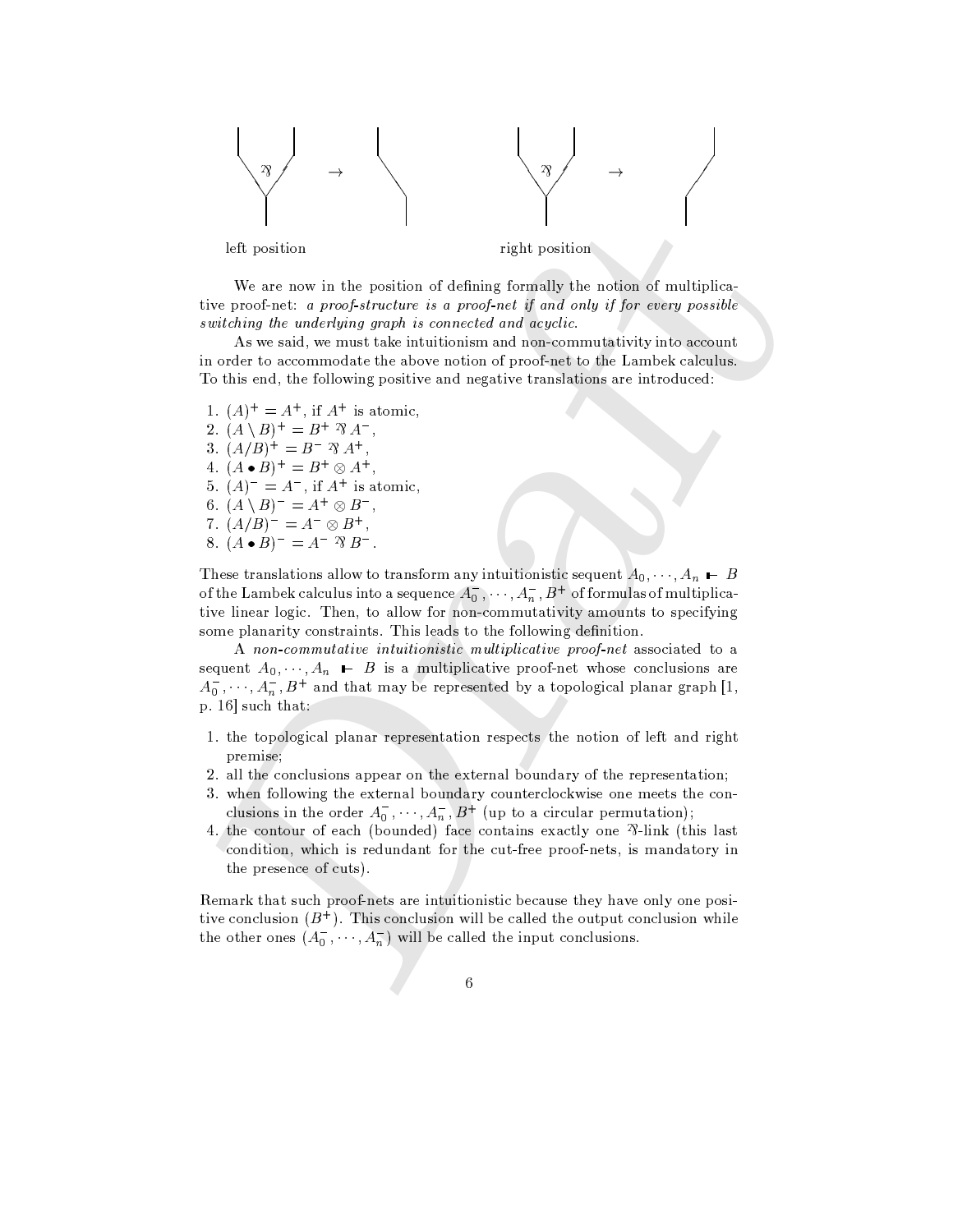In fact we may incorporate the above positive and negative translations within the proof-nets in order to make explicit the notion of link for the Lambek calculus. This leads to the  $\frac{1}{2}$ -links and  $\otimes$ -links given by Fig. 1. The signs



Fig. 1.  $\sqrt[3]{2}$ -links and  $\otimes$ -links for the Lambek calculus

 $(+$  and  $-)$  that appear at the level of the premises and conclusions of these links are called positive and negative polarities (or, respectively, output and *input polarities*). Remark that the polarities assigned to the premises of a link determine univocally the polarity assigned to its conclusion. A priori, there are four different ways of assigning polarities to the two premises of a link. However, some of these possible configurations are forbidden, namely the  $+/+$ assignment for the  $\frac{3}{1}$ -link and the  $-\frac{1}{3}$  assignment for the  $\otimes$ -link. This is due to the intuitionistic nature of the Lambek calculus.

From now on, we will say proof-net for non-commutative intuitionistic multiplicative proof-net.

The above notion of proof-net satisfies the following property that justifies that non-commutative intuitionistic multiplicative proof-nets correspond to the proof-nets of the Lambek calculus.

Proposition 5.1 A sequent  $\Gamma \vdash B$  is provable in the Lambek calculus if and only if there exists an associated proof net.  $\Box$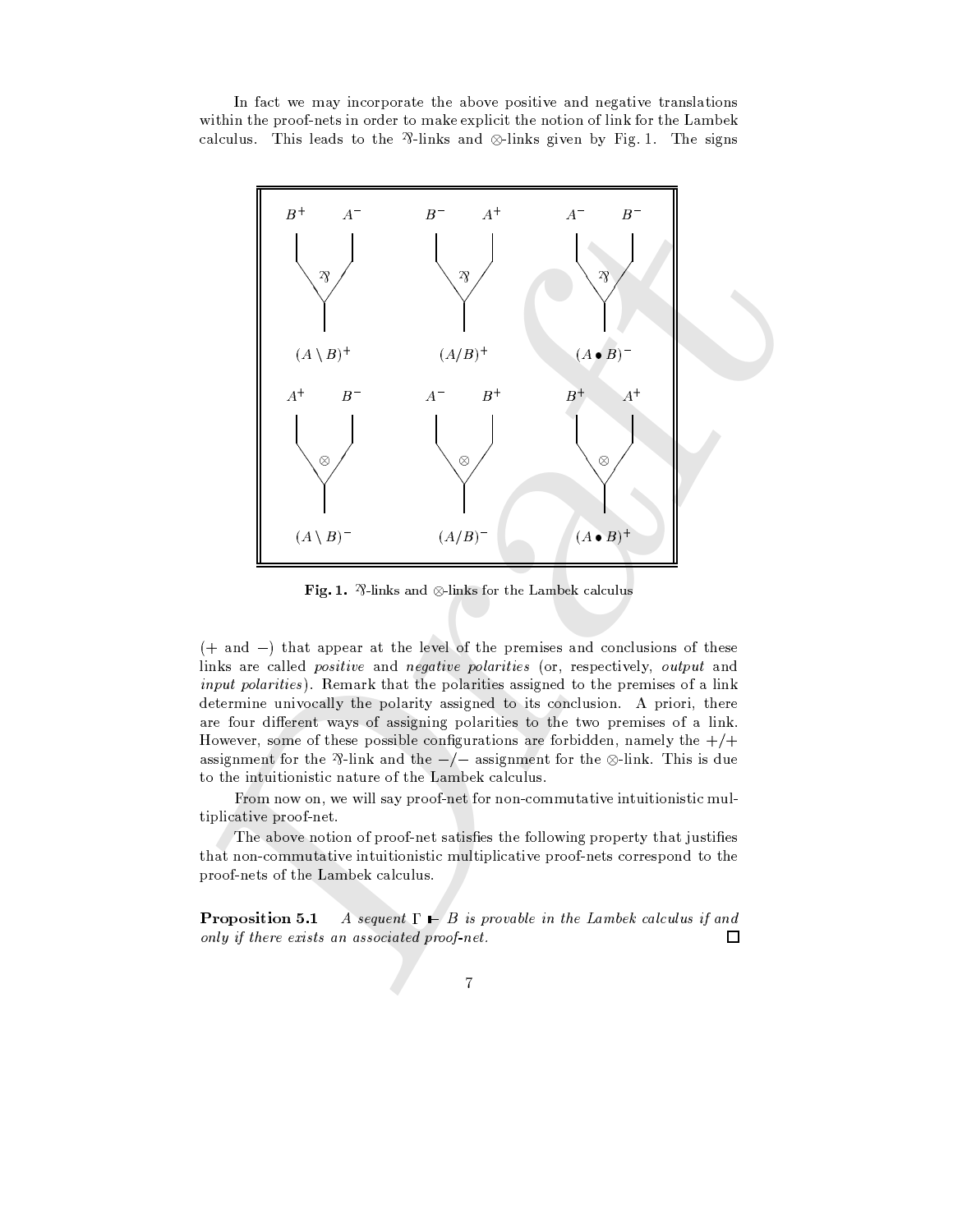The only-if-part of this proposition may be easily established by induction on the derivations of the sequent calculus. The if-part, which corresponds to Girard's sequentialisation theorem, can be proven using the splitting  $\mathcal{P}\text{-link method}$ due to Danos [3].

A <sup>2</sup>/<sub>2</sub>-link occurring in a proof-net is called *splitting* if its removal splits the proof-net in two parts, one connected to the two premises and one to the conclusion of the link (see Fig. 2).



Fig. 2. A splitting  $\gamma$ 

The splitting- $\gamma$  method is based on the following lemma.

Lemma 5.2 Any proof-net that contains at least one  $\mathcal{R}$ -link contains a splitting  $\mathcal{R}$ -link on the external boundary of its topological planar representation.

This lemma is proven in [3] for classical multiplicative linear logic. The proof is similar in the intuitionistic, non-commutative case. The only novelty is that the splitting  $\frac{3}{2}$  must be on the external boundary of the proof-net [6].

Given a splitting  $\mathcal{B}$  (see Fig. 2), the two parts  $\mathcal{P}_1$  and  $\mathcal{P}_2$  induce two smaller proof-nets. The part connected to the two premises (i.e.,  $\mathcal{P}_1$ ) is directly a proofnet. The part connected to the conclusion (i.e.,  $\mathcal{P}_2$ ) with an additional axiom is a proof-net. This fact allows the sequentialisation theorem to be proven by induction on the size of the proof-nets.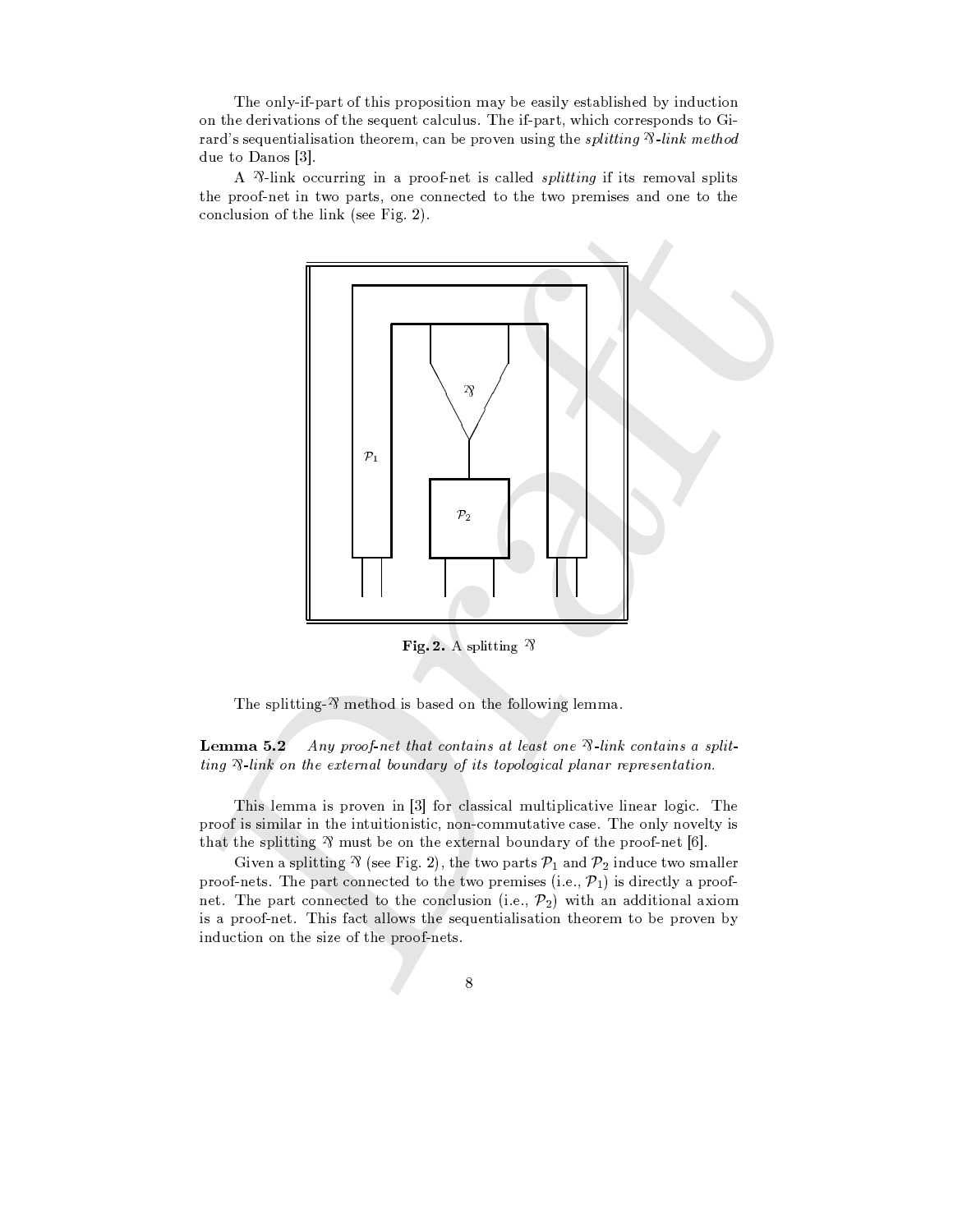#### 6 Reading the phonological bracketing from a proof-net

In [16, pp. 39-40], Roorda defines a procedure that assigns a string to each node of a proof-net. This procedure may be adapted (actually simplified) in order to compute the phonological term associated to a given proof-net.

Technically, we work with the phonological algebra generated by a set  $V = \mathcal{P} \cup \mathcal{X}$ , where  $\mathcal{P}$  and  $\mathcal{X}$  are two disjoint sets, respectively called the set of parameters and the set of variables. The terms that do not contain variables will be called proper terms.

The computation of the proper phonological term associated to a proof-net goes as follows:

- 1. Assign to each input conclusion (negative conclusion) of the proof-net a different parameter (practically the atomic constituents of the phrase); assign to the output conclusion (positive conclusion) of the proof-net a variable  $(say\ x).$
- 2. Assign to each node of the proof-net a term (or a variable) according to the unfolding described in Fig. 3.
- 3. Consider the unification problem made of the constraints associated to some of the links, and of the equations "variable = term" resulting from the axiomatic links. By solving this unification problem, one finds a proper term for the variable  $x$ . This term is the phonological term associated to the proof-net.

Roorda's results [16] ensure that the unification problem involved in the computation of a phonological term always admits a solution. Moreover, it is easy to show that the phonological term associated to a proof-net (according to our procedure) is the same as the one that would be obtained by considering some corresponding sequential proof. Notice that the unfolding procedure that we give is an actual simplification of Roorda's: in particular, associative unification is not needed.

#### Interpolation on proof-nets 7

Roughly speaking, Roorda's interpolation theorem says that whenever a sequent  $\Gamma$ ,  $\Psi$ ,  $\Delta \vdash A$  is provable, there exists a formula I (called an interpolant) such that the two sequents  $\Psi$  – I and  $\Gamma$ ,  $I$ ,  $\Delta$  – A are provable. In addition, the atomic subformulas of  $I$  must obey some occurrence conditions (see [16] for details).

Now consider a proof-net, say  $\Pi$ , with *n* input conclusions  $C_i^-(1 \lt i \lt n)$ and one output conclusion  $C^+$ . In order to state an interpolation problem for this proof-net, one must distinguish some consecutive input conclusions, say  $C_j^-, C_{j+1}^-, \ldots, C_{j+k}^-.$  Then a solution to this interpolation problem consists of one formula I and two proof-nets  $\Pi_1$  and  $\Pi_2$  such that:

1. the input conclusions of  $\Pi_1$  are  $C_j^-$ ,  $C_{j+1}^-$ , ...,  $C_{j+k}^-$ , and its output conclusion is  $I^+$ ;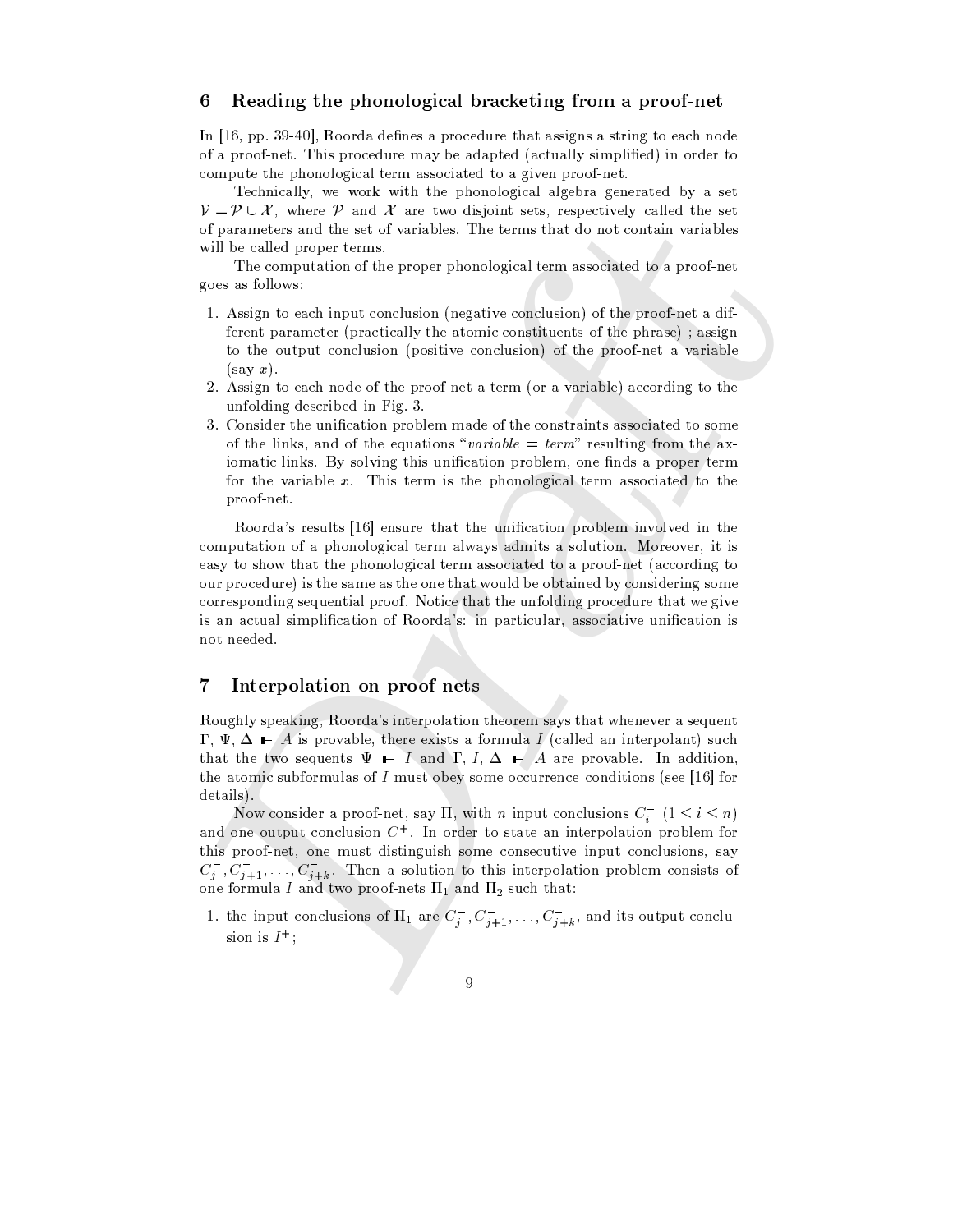

Fig. 3. unfolding

- 2. the input conclusions of  $\Pi_2$  are  $C_1^-, C_{j-1}^-, I^-, C_{j+k+1}^-, \ldots, C_n^-,$  and its output conclusion is  $C$ ;
- 3. in  $\Pi_1$  (resp.  $\Pi_2$ ), there is no axiomatic link whose both conclusions would belong to the proof-frame associated to  $I^+$  (resp.  $I^-$ );
- 4. in  $\Pi_1$  (resp.  $\Pi_2$ ), all the axiomatic links whose no conclusion belong to the proof-frame associated to  $I^+$  (resp.  $I^-$ ) were already existing in  $\Pi$ .

More abstractly, but equivalently, an interpolation problem consists of a proofnet  $\Pi$  together with a set of *n* axiomatic links whose removal splits the proof-net  $\Pi$  into two disconnected parts  $M_1$  and  $M_2$  (see Fig.4). These parts, which are not proof-nets, will be called modules. Without lost of generality, consider that the output conclusion of  $\Pi$  is a conclusion of  $M_2$ . Then, a solution to this interpolation problem consists of a formula  $I$  of length  $n$  such that the proofstructure obtained by

- 1. linking the module  $M_1$  to the proof-frame  $I^+$  using n axioms,
- 2. linking the conclusions of the proof-frames  $I^+$  and  $I^-$  by a cut,
- 3. linking the proof-frame  $I^-$  to the module  $M_2$  using n axioms,

is a proof-net (see Fig. 5).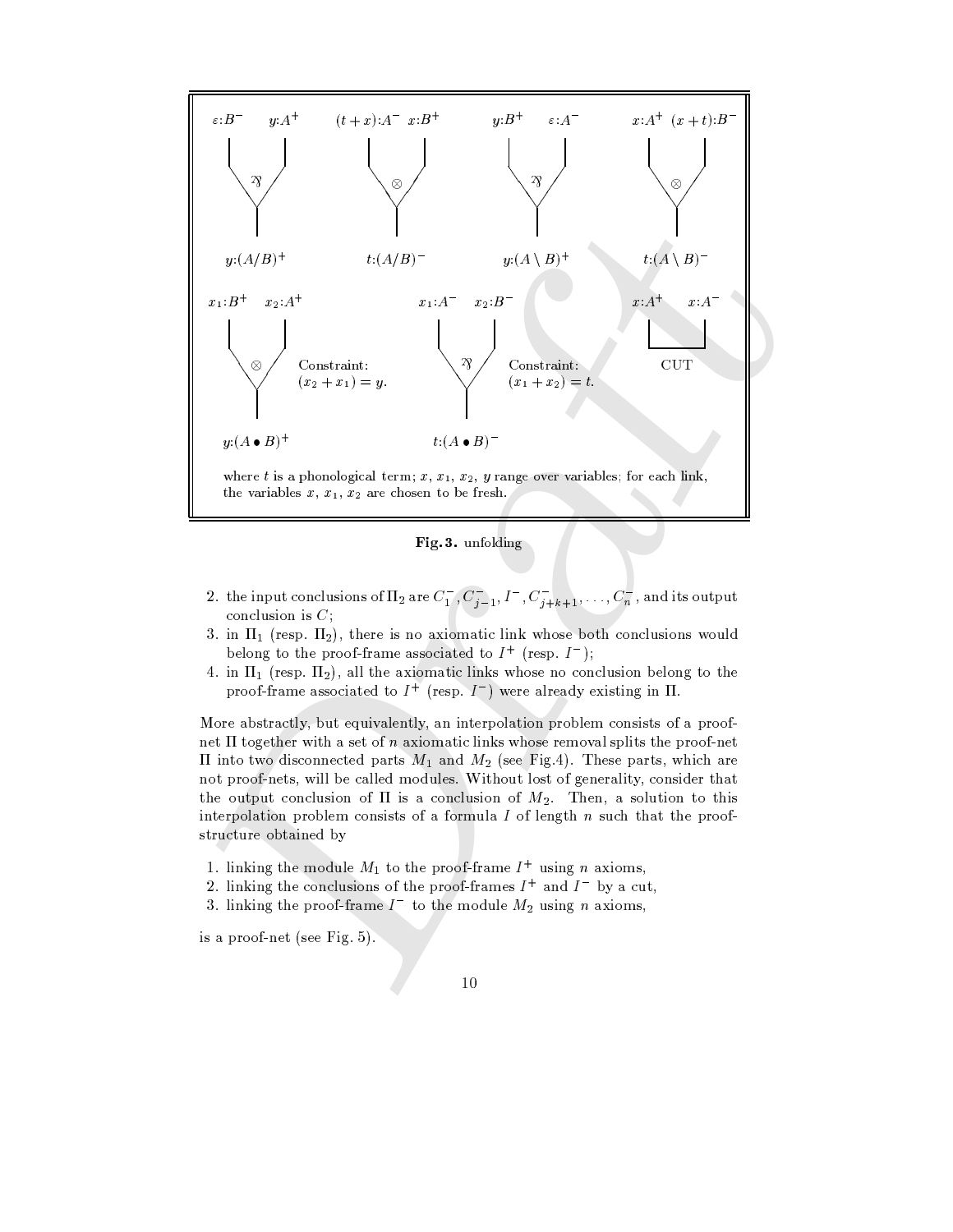

In order to show that any interpolation problem admit a solution, we establish two key lemmas.

**Lemma 7.1** Consider a proof-net containing a set of n cuts  $(n > 1)$  whose removal splits the proof-net into two disconnected modules (see Fig.6). Then, there exist, among these n cuts, two cuts and one of the two modules  $M_1$  or  $M_2$  (say  $M_i$ ) such that for any switching, the two corresponding conclusions are always connected by a path belonging to  $M_i$ . Moreover, one may always find two such cuts that are adjacent.

Proof. The second part of the proposition, which concerns the fact that the cuts may be found adjacent, is rather involved and quite long because of numerous cases and subcases. The difficulty comes from the fact that one must use planarity arguments that cannot be easily formalised. For this reason, we reserve the complete proof for a long paper and establish only the first part of the proposition.<sup>2</sup>

 $\,2$ Consequently, in the present paper, our proof of the interpolation theorem is only complete for the (intuitionistic) commutative case.

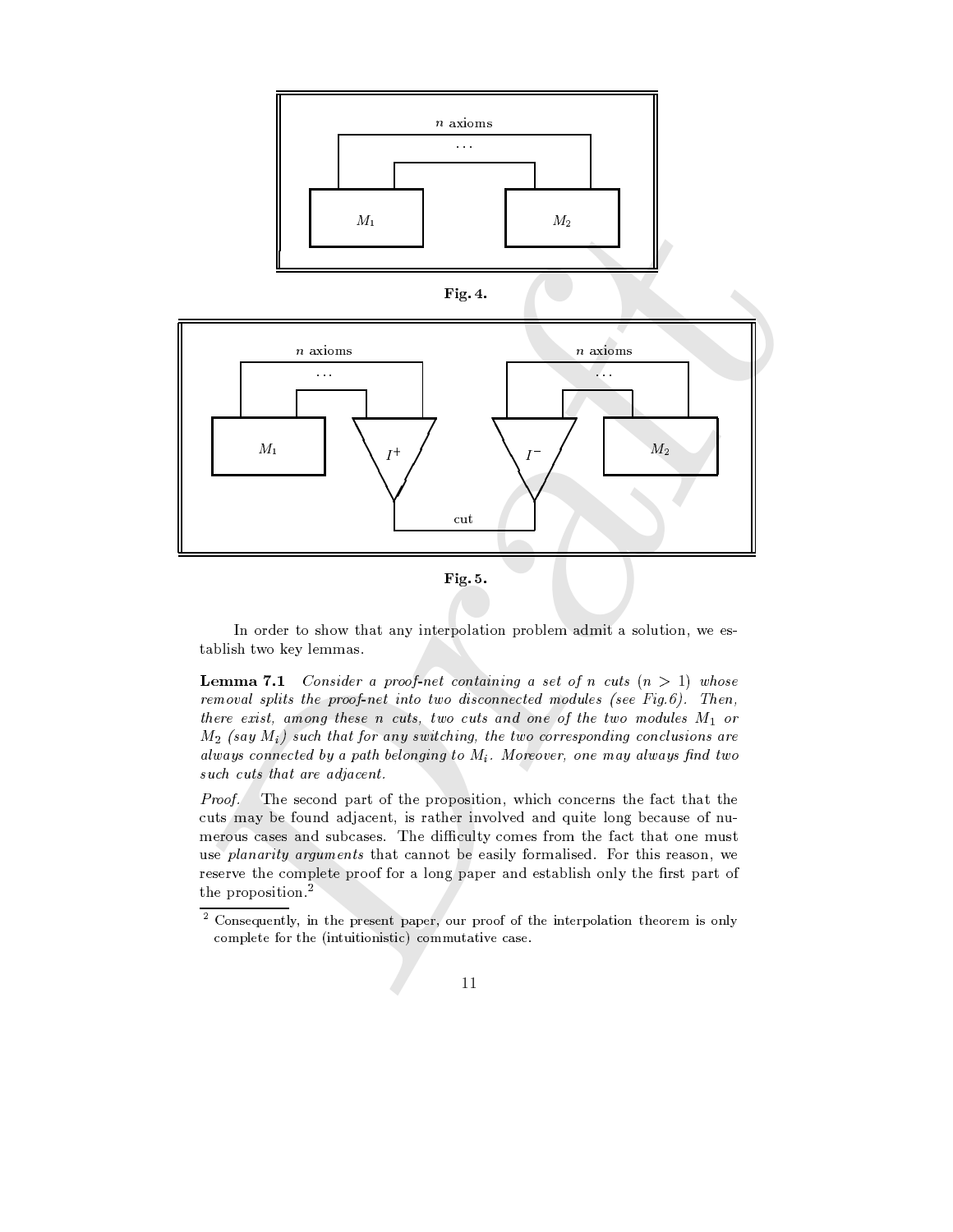

The proof is by induction on the number of  $\mathcal{R}$ -links in the proof-net.

If the proof-net does not contain any  $\frac{3}{1}$  link, it has only axioms, cuts and  $\otimes$ -links. Therefore, there is only one possible switching (the empty one). Then, because any proof-net is connected, there exist two cuts that are connected inside the same module  $(M_1 \text{ or } M_2)$ .

If the proof-net  $P$  has at least one  $\frac{p}{1}$ -link, there exists, by Lemma 5.2, a splitting  $\mathcal{P}_1$ -link that induces two proof-nets  $\mathcal{P}_1$  and  $\mathcal{P}_2$ . The *n* initial cuts are then divided in two sets A and B belonging respectively to the proof-nets  $\mathcal{P}_1$ and  $\mathcal{P}_2$  (see Fig. 7). They are three cases:

- The number of cuts in  $A$  is greater or equal to 2. Then we are done by applying the induction hypothesis on the proof-net  $\mathcal{P}_1$ .
- The number of cuts in B is greater or equal to 2. Then we apply the induction hypothesis on the proof-net  $\mathcal{P}_2$ .
- The numbers of cuts in A and B are exactly one in both cases. Then the two cuts may not be connected within the module that does not contain the splitting  $\frac{y}{x}$  (see Fig. 7). This implies that they must be connected, for any switching, by a path belonging to the other module.  $\Box$

The above lemma, which provides the most important part of the interpolation theorem, yields the next lemma as an almost direct consequence.

**Lemma 7.2** Consider a proof-net containing a set of n cuts whose removal splits the proof-net into two disconnected modules (see Fig.  $6$ ). Then, there exist, among these n cuts, two adjacent cuts that may be replaced by a single cut between a " $\otimes$ " and a " $\mathcal{R}$ " in such a way that the resulting proof-structure is a proof-net (see Fig.  $8$ ).

Proof. This proposition is a consequence of the previous lemma. For the configuration of Fig. 6, we can apply the previous lemma and find two adjacent cuts connected, for any switching, by a path belonging to one of the modules (say  $M_i$ ). Now, we can add a  $\mathcal{R}$ -link on the side of  $M_i$  and a  $\otimes$ -link on the other side as it is shown on Fig. 8.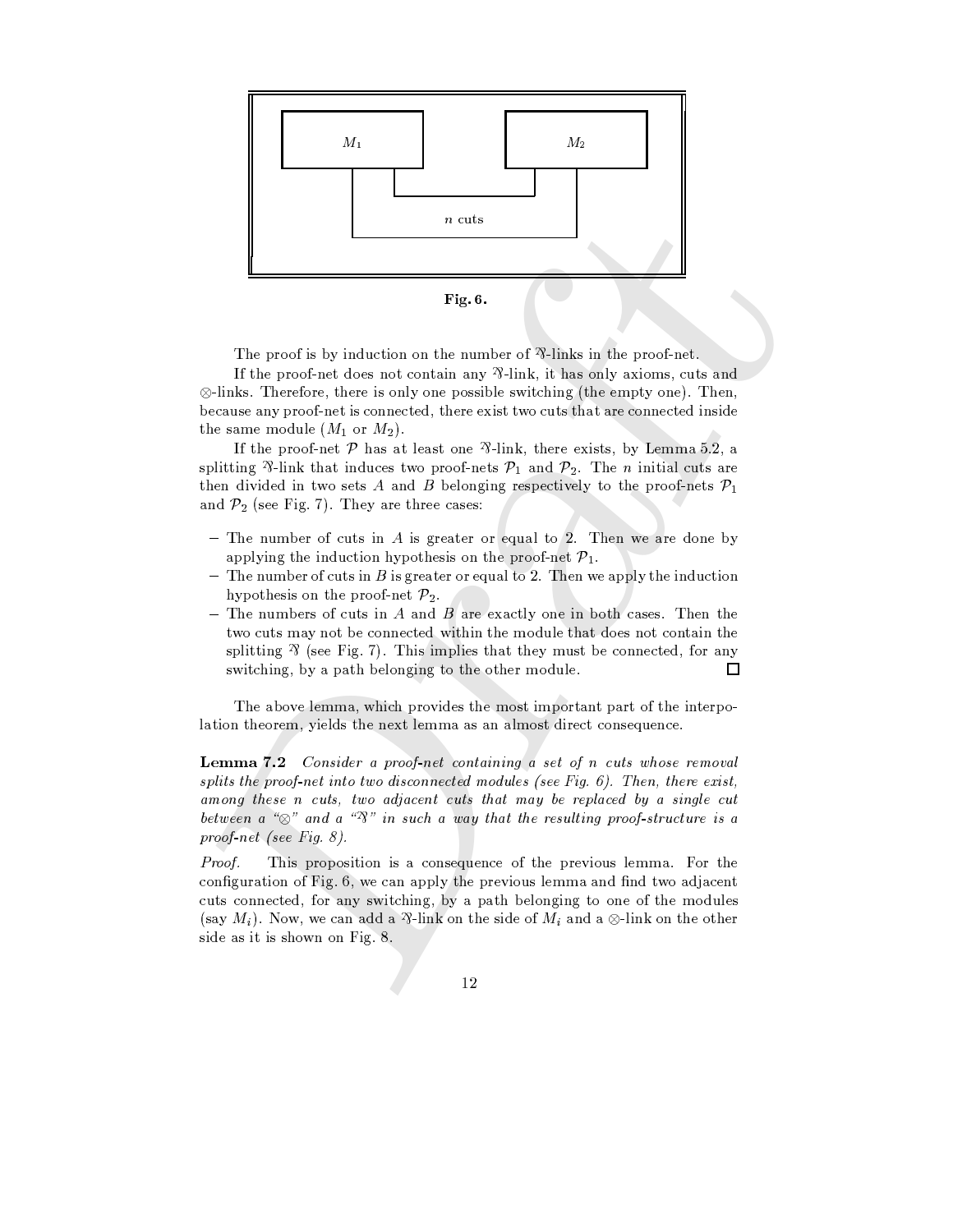



Now, it remains to prove: firstly, that this construction is always possible (it could be impossible for polarity reasons); secondly, that it yields a proof-net  $(i.e., a correct proof-structure).$ 

Regarding the polarity problem, we must decide which sort of  $\mathcal{P}$ -link we add:  $+/-$ ,  $-/+$ , or  $-/-$  (this determines the sort of  $\otimes$ -link to add, by duality). In fact, there is no degree of freedom here because we must respect the polarities of the initial proof-net. However, we must prove that the polarities of the premises of the new  $\frac{2}{1}$ -link are not both output (because it corresponds to the configuration  $+/+$  which is forbidden in the intuitionistic proof-nets).

Consider a switching such that all the  $+/ \frac{1}{2}$ -links are switched on the left and all the  $-\sqrt{2}$ -links are switched on the right. The graph underlying this switching is a tree whose root is the output conclusion of the original proof-net and whose edges (starting from the root) "go up" through positive formulas, cross the axioms in the output/input direction, "go down" through negative formulas, and cross the cuts in the input/output direction. Therefore, there exist two path from the root of the tree to the two negative premises of the two cuts of interest. On the other hand, there also exists, for this switching, a path between the two premises of the  $\frac{1}{2}$ -link we are going to add. Therefore, if these two premises were positive, there would exists a path between the two positive premises of the two cuts. This would make a cycle, which is a contradiction.

It remains to prove that the construction is correct. Any switching of the new proof-structure is determined by switching of the initial proof-net together

 $1\sqrt{3}$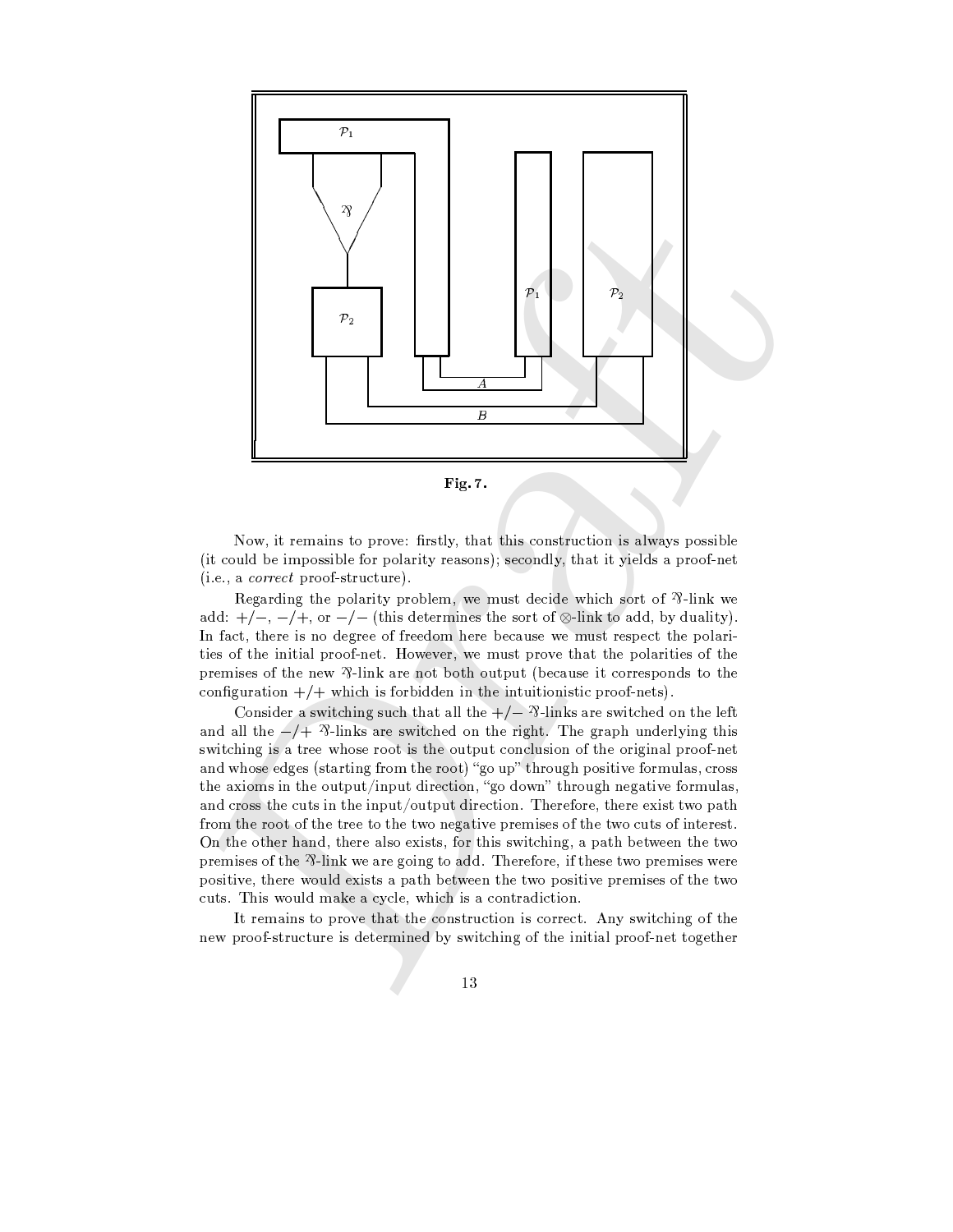

with a switch for the additional  $\frac{3}{1}$ -link. For the initial proof-net, we know that the graph has no cycle and is connected. We know that there exists a path between the two selected cuts in  $\mathcal{M}_i$ . This path remains in the new proofstructure. So the additional  $\otimes$ -link does not create a new cycle in the graph. For the same reason, because the initial proof-net is connected for any switching, the new one is also connected. Thus the new proof-structure is correct and is, by definition, a proof-net. □

We are now in the position of proving the interpolation theorem.

#### Theorem 7.3 Any interpolation problem admits a solution.

Proof. Given a proof-net such as the one in Fig. 4, one easily obtains a proofnet such as the one in Fig. 5 by replacing each of the  $n$  axioms by a path made of one axiom, one cut, and one axiom. Then, one may obtain an interpolant by iterating the key lemma.  $\Box$ 

The proof of this theorem gives an algorithm to compute interpolants. The method is as follows:

- 1. Let  $n$  be the number of axioms that splits the given proof-net in two disconnected modules. Replace each of these axioms by a path axiom-cut-axiom.
- 2. If  $n = 1$  then stop. (the interpolation problem is already solved)
- 3. Otherwise, find two adjacent cuts that obey the property described in Lemma 7.2. This corresponds to finding, in a module, two conclusions that are connected for any *switching* [4]. This last property is reminiscent of the notion of empire and may be checked using Girard's closure conditions on empires [8].
- 4. Replace the two adjacent cuts by a single cut as specified in Lemma 7.2.
- 5. Decrease  $n$  by 1 and go to step 2.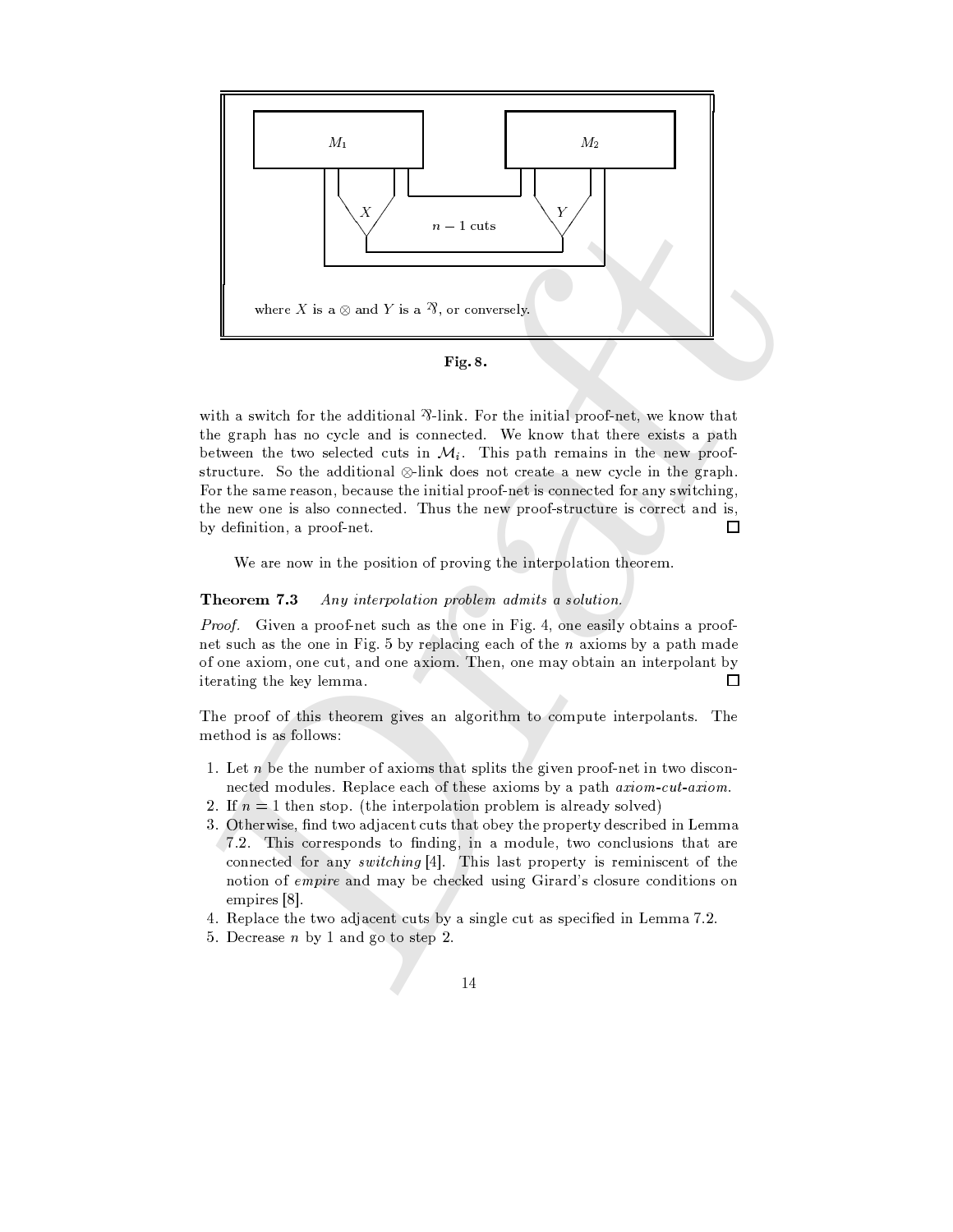This algorithm, which works on proof-nets, does not use any sequentialisation of the proof-nets. Its complexity is at most  $m*n^2$ , where m is the size of the proofnet and n is the number of axioms that splits the proof-net in two parts. This cubic complexity corresponds actually to a rough estimate. Using tabularisation techniques, we could obtain a sub-quadratic algorithm.

#### 8 Concluding remarks

We said, in Section 3, that the difficulty in finding a derivation corresponding to a given prosodic phrasing consists in guessing the cut formulas. In fact, this difficulty is not a technical one. Indeed, when working in the Lambek calculus with product, one may always group together two constituents of type  $A$  and B by assigning them the type  $(A \bullet B)$ . Such a trivial solution, of course, is not satisfactory.

The real problem in guessing the cut formulas is to provide the prosodic constituents with categorial types *that make sense*. With respect to this, the use of interpolation seems promising. Indeed, an interpolant may be interpreted as a type whose every atomic subtype specifies an actual interaction with the external world. This means, in our case, interactions between the constituent (to which the interpolant is assigned as a type) and the rest of the phrase.

Nevertheless, working with interpolants does not settle the problem completely because, in general, an interpolation problem admits several solutions. Therefore, what is now needed is a mathematical classification of these different solutions that would allow some canonical choice to be made.

## References

- [1] C. Berge. *Graphs.* North-Holland, second revised edition edition, 1985.
- [2] W. Buszkowski. Generative power of categorial grammars. In R. T. Oehrle, E. Bach, and D. Wheeler, editors, Categorial Grammars and Natural Languages Structures, pages 69-94. Reidel, 1988.
- [3] V. Danos. Une application de la logique linéaire à l'étude des processus de normalisation et principalement du lambda calcul. Thèse de doctorat, Université de Paris VII, 1990.
- [4] V. Danos and L. Regnier. The structure of multiplicatives. Archive for Mathematical Logic, 28:181-203, 1989.
- [5] Ph. de Groote and C. Retoré. On the semantic readings of proof-nets. In G.J. Kruijff, G. Morrill, and D. Oehrle, editors, Formal Grammar, pages 57-70. Eighth European Summer School in Logic Language and Information, August 1996.
- [6] A. Fleury. Private communication.
- [7] J.-Y. Girard. Linear logic. Theoretical Computer Science, 50:1-102, 1987.
- [8] J.-Y. Girard. Quantifiers in linear logic II. Technical Report 19, Equipe de Logique Mathématique, Université de Paris VII, 1991.
	- 15